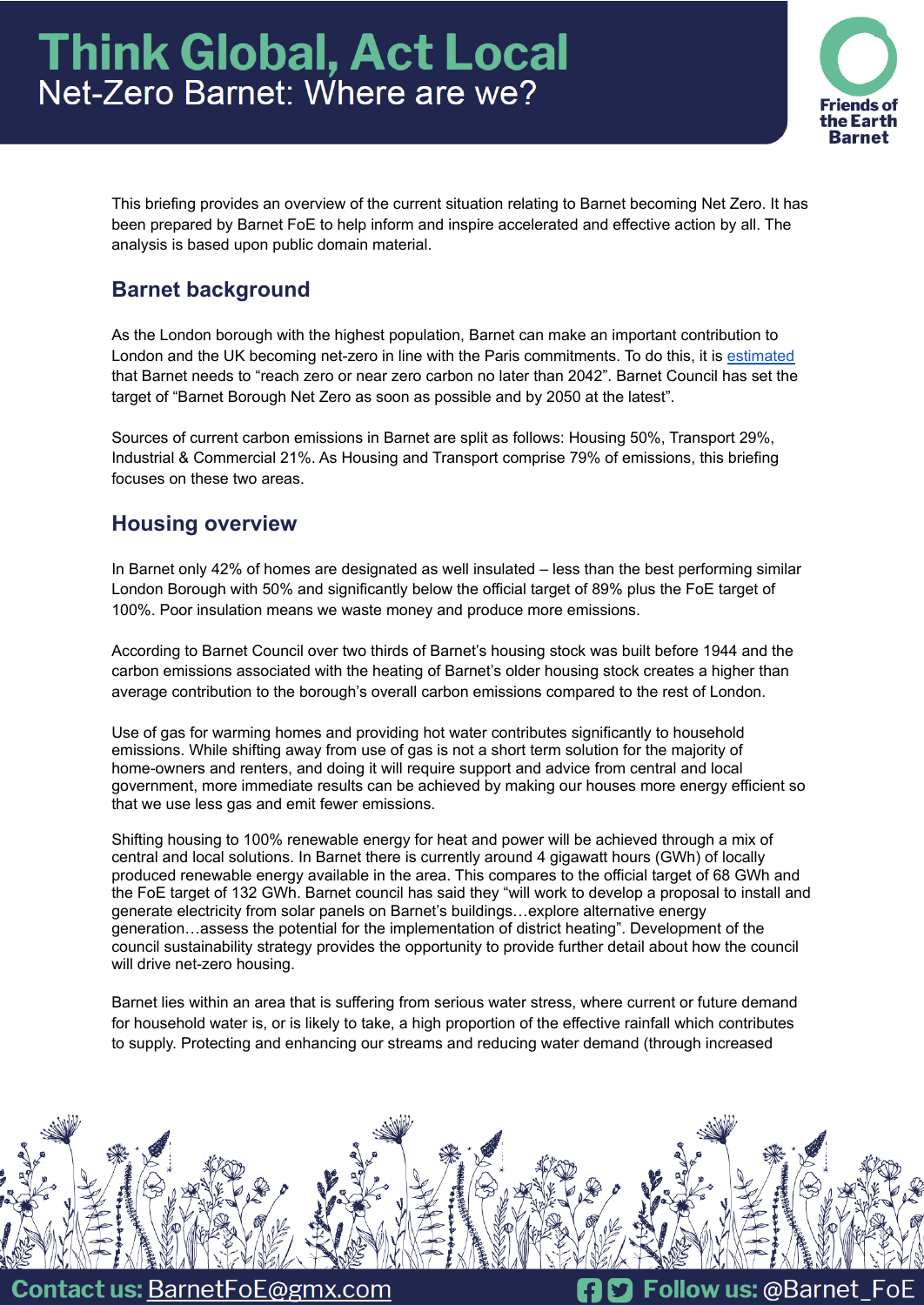water efficiency and behaviour change) are pressing issues. However, the focus is mainly on energy efficiency of homes rather than energy and water efficiency.

Households are a source of other forms of waste. We throw a lot of stuff into our bins but in Barnet only 32% is reused, recycled or composted (compared to the best similar borough at 49%, the official target of 68% and the FoE target of 100%).

When considering the wider supply chain, household consumption accounts for more emissions and waste than considered above. Our consumption footprint is much greater than most of us are aware of – when we buy a coffee from a barista do we understand how much energy and water is used in the production and transportation of coffee beans and how this compares to a cup of tea?

The Barnet Sustainability Strategy Framework seems to focus on improving the energy efficiency of council owned property to help achieve net-zero council operations by 2030. There appears to be little detail about what the council will do to ensure that privately owned homes reduce emissions beyond providing residents with information.

### **Transport overview**

Barnet has high car use for an outer London borough, particularly for households in the north of the borough. Barnet has the second highest car ownership levels per household in London, almost double the level of neighbouring Haringey. However, almost a third of Barnet households do not have access to a car.

Two thirds of car journeys in the borough are under 5km and a quarter of car trips begin and end in the borough. All seven main Barnet town centres have a PTAL rating above 4, meaning they are easily accessible by public transport, although radial journeys are much easier than orbital travel.

TfL estimates there are almost half a million journeys per day in Barnet that could be converted from motorised transport to walking and cycling, after excluding journeys that are too long, part of a chain (such as from home to the shops to school) or involving carrying heavy shopping or equipment.

The key barriers to walking and cycling are environments dominated by fast flowing traffic, lack of cycling infrastructure and fears over safety.

#### **Transport and health**

According to the Barnet Transport Strategy just under half of Barnet's residents are failing to achieve the recommended level of physical activity participation. This is particularly acute for people who commute: residents aged 35-44 years report the second lowest levels of physical activity participation compared to other age groups, and levels are significantly lower than the national average.

When asked to select what would help them maintain a healthy lifestyle, more opportunities to walk and cycle as part of my daily routine was the second most common response after cheaper healthy food and drink.



Contact us: BarnetFoE@gmx.com

**D** Follow us: @Barnet FoE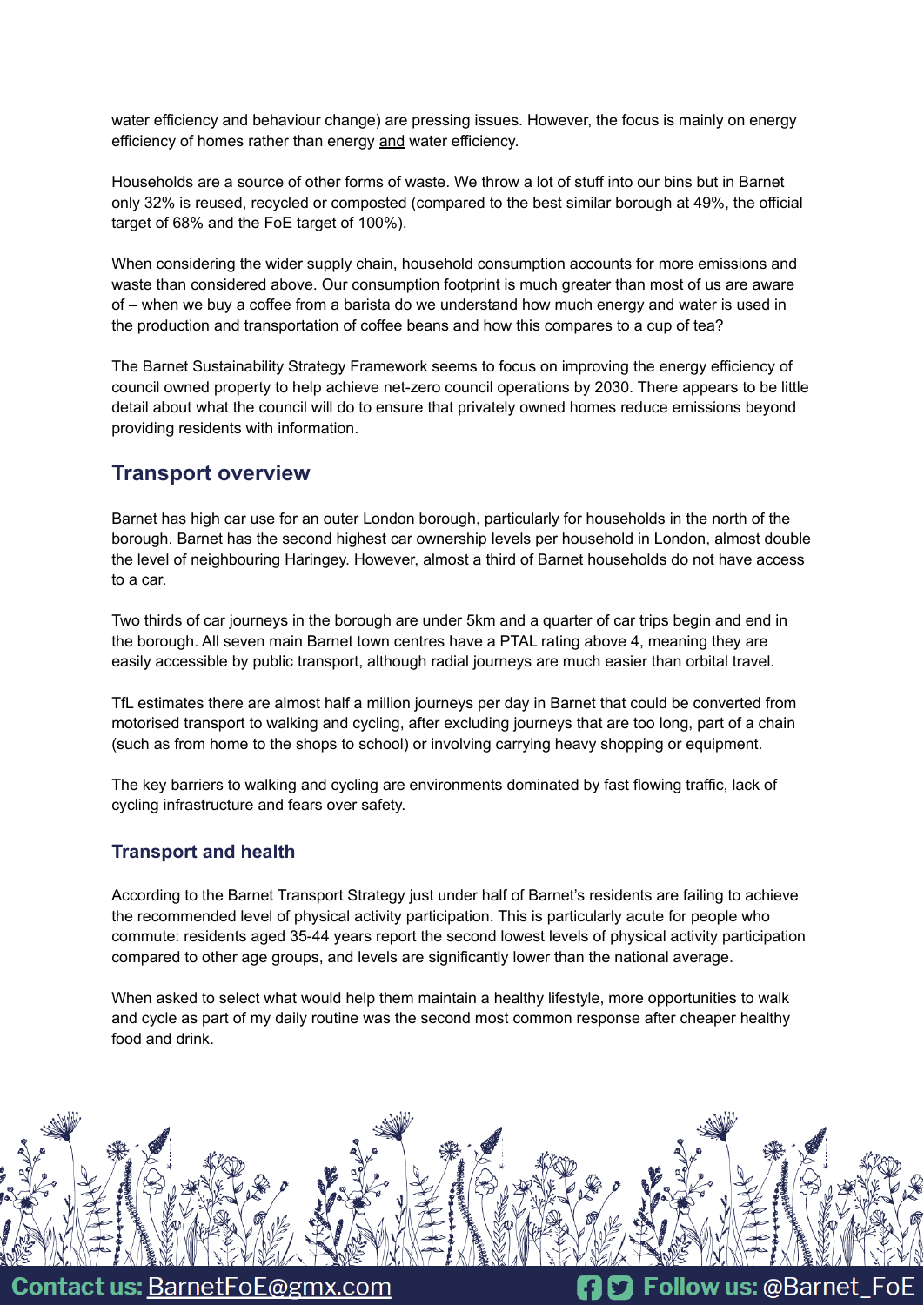Inactivity levels also contribute towards one in five 5-year-olds, one in three 10-year-olds and more than half of adults in Barnet being overweight or obese.

Social isolation leads to multiple ill health consequences: older adults are at particular risk of social isolation caused by poor transport infrastructure. In areas where public transport is insufficient, this can increase the risk of social isolation amongst older adults.

#### **Air Quality**

The Transport Strategy says air quality in the borough must be improved. 6.5% of all deaths in Barnet are caused by poor air quality.

Within Barnet, emissions from traffic have the most severe and pervasive impact on air quality; the whole borough has been designated an Air Quality Management Area (AQMA). Air quality in some areas of Barnet breaches legal limits, particularly at major junctions in the borough where there is a higher traffic flow and a high number of stationary vehicles. Pollution levels are higher along arterial routes, particularly the North Circular, M1, A1 and A5.

#### **Idling Action**

Idling Action [London](https://idlingaction.london/) is a London-wide behaviour change campaign which is helping to reduce localised air pollution caused by motorists leaving their engines running when parked. Barnet Council are the only council not taking part as explained in a 2019 [post](http://www.andrewdismore.org.uk/home/2019/10/24/barnet-council-is-the-only-london-borough-not-to-take-part-in-mayors-anti-engine-idling-campaign/) by Andrew Dismore who was told by the London Mayor that

*"In the current round of the Mayor's Air Quality Fund, London's boroughs were granted £500,000 for a pan-London anti-idling campaign, including awareness raising, events, direct engagement with drivers, and enforcement against idling vehicles. Barnet Council have decided not to take part in this scheme. All of London's other boroughs are active members of the project, but Barnet council have* advised the Mayor that they are not willing/able to take part. Mr Khan added that he would very much *welcome their participation in the scheme if they were to change their minds."*

In Oct 2019 a press report said that *"Labour Cllr Schneiderman proposed that Barnet join the other London boroughs in the campaign against engine idling. Conservative members voted against his suggestion, with the exception of Cllr Laithe Jajeh, who abstained".*

## **Barnet Council plans overview**

Barnet Council have published a number of policies, strategies and plans. Many of which are determined by central government and the London Mayor.

The draft [Barnet](https://www.barnet.gov.uk/planning-and-building/planning-policies-and-local-plan/local-plan-review) Local Plan commits Barnet to following the guidance of the London Plan and sets out policies, including some relating to transport, housing and the environment.

The council [Sustainability](https://www.barnet.gov.uk/news/barnet-council-will-be-carbon-net-zero-2030) Strategy Framework includes commitments relating to housing, households and support for electric vehicle as follows:



**Contact us: BarnetFoE@gmx.com** 

**D** Follow us: @Barnet\_FoE